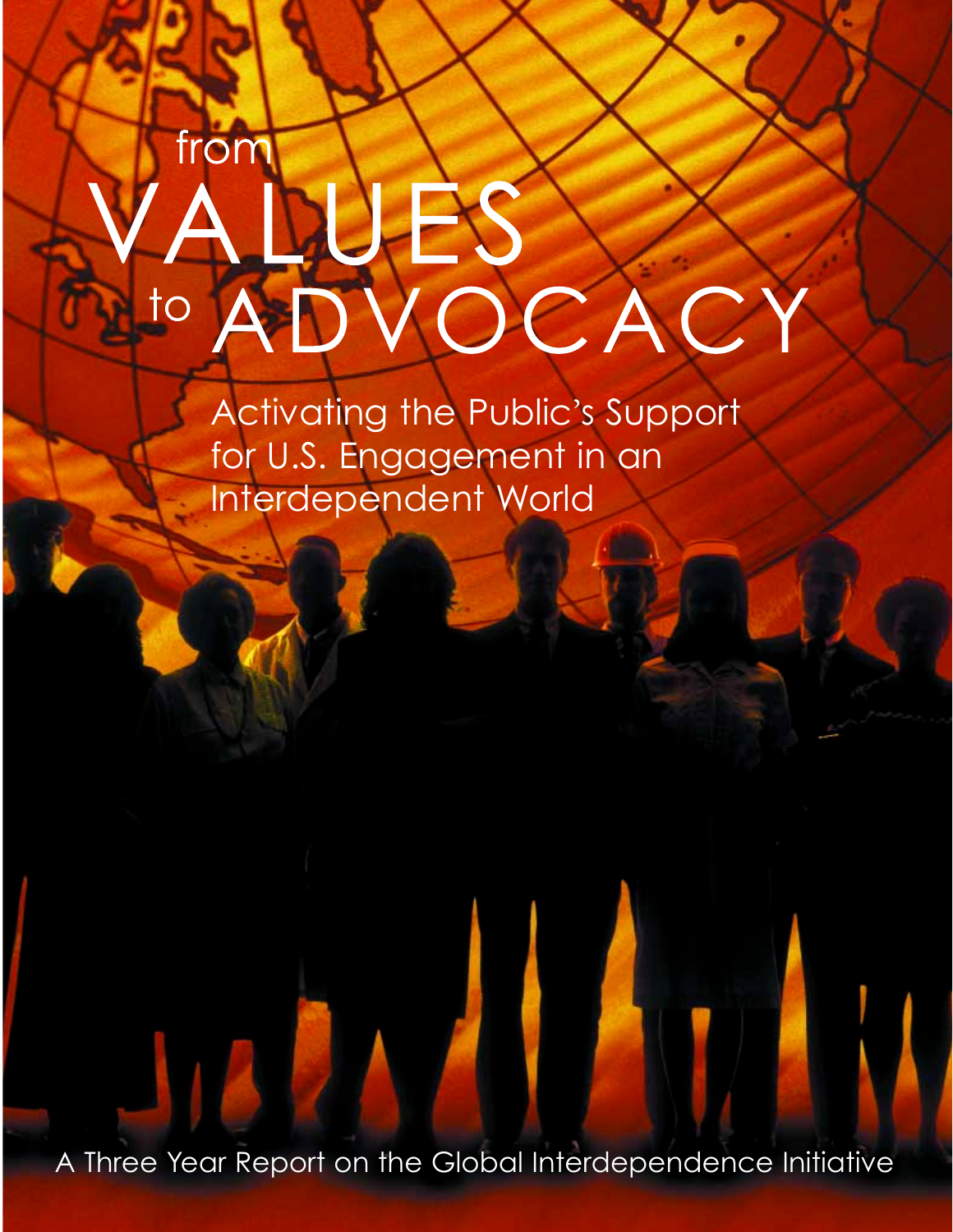# EXECUTIVE SUMMARY

 $\overline{\phantom{0}}$ n 1996 the Rockefeller Brothers Fund convened a group of leaders concerned that U.S. policy and programs were failing to keep pace as the world rapidly became more interdependent. Elite opinion generally blamed this lag on public apathy or even hostility toward international cooperation. Yet survey findings presented at the meeting showed clear public support for a broader U.S. role, development aid, and active participation in cooperative structures like the United Nations. Why did policy diverge from public preferences? Survey data showed that the public's values and convictions did not readily translate into advocacy for policy change.

The Global Interdependence Initiative (Initiative) of the Aspen Institute had its genesis in this gap between attitudes and action. The Initiative's goal is to transform the latent beliefs of the American public into active support for forms of U.S. international engagement that respond to the implications of global interdependence, reflect core American values, and address critical human needs. This report summarizes the Initiative's activities during its first three-year phase.

### THE INITIATIVE:

#### STRUCTURE AND ACTIVITIES

Princeton Lyman, former Assistant Secretary of State for International Organization Affairs, leads a three-person staff based at the Aspen Institute. During its first phase the Initiative has had an advisory **Working Group** composed of some 25 CEOs or other senior leaders of American-based organizations that focus on global issues. (For a description of the activities of the Working Group, see page 1.) The Working Group helped shape an innovative strategic communications research program designed to improve understanding of American beliefs about global issues and this country's world role. The research also sought to determine how to communicate more effectively with the public about global problems and solutions. (See page 4 for an overview of research projects conducted by the FrameWorks Institute. Research is available online at www.frameworksinstitute.org.)

The Initiative, its research team, and the Working Group disseminated and applied the research findings. Efforts included: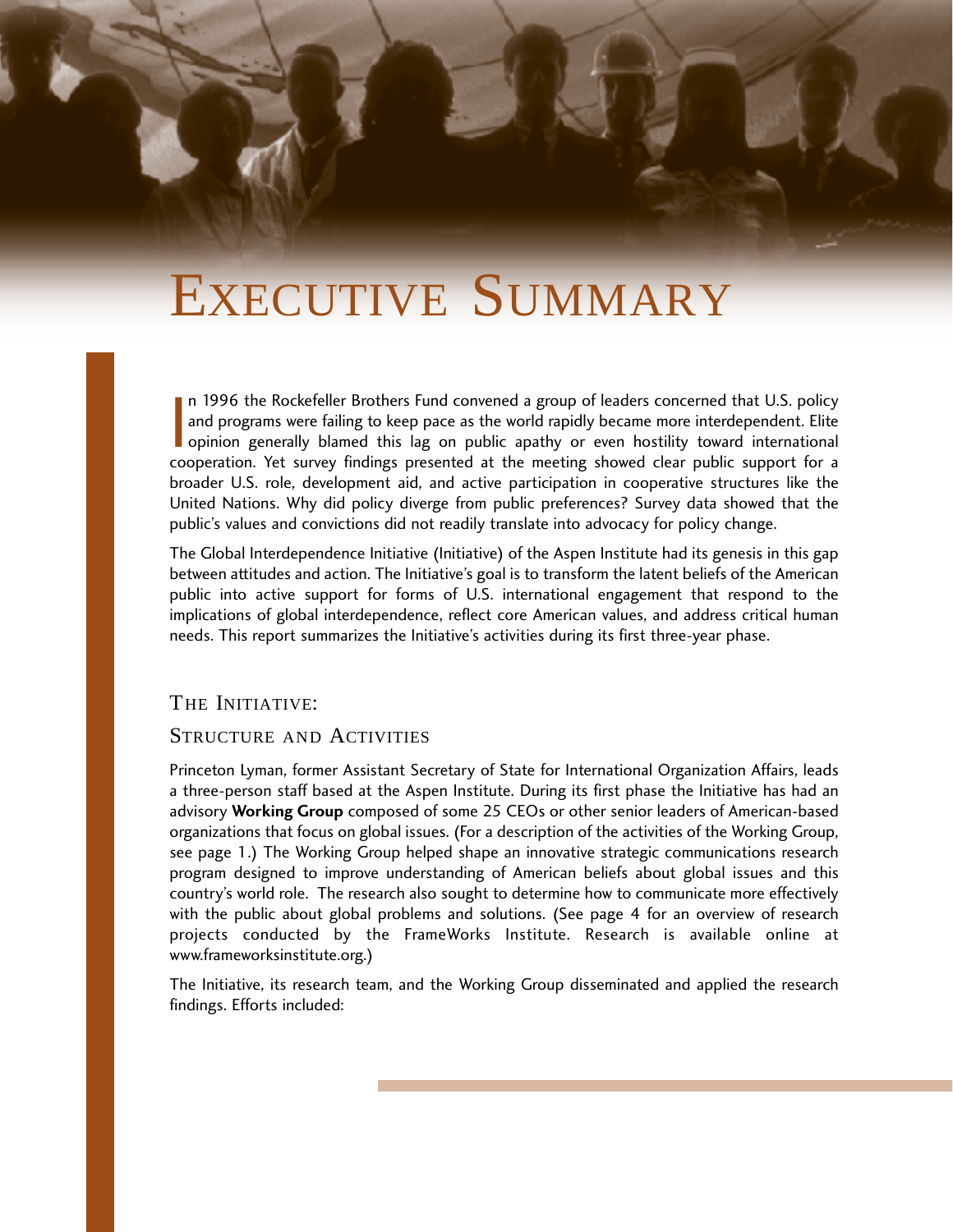Americans want the United States to be part of a global team, but they don't see it happening.

- A toolkit and training from FrameWorks for communications professionals.
- Re-grants totaling \$350,000 from the Initiative to Working Group members to enable them to apply the research results to specific issues and campaigns.



• Briefings by Initiative staff for journalists, policymakers and policy analysts, businesspeople and NGO leaders to explore how the research might shape the communications of these opinion leaders.

### RESEARCH FINDINGS: WHAT WE'RE UP AGAINST

Research commissioned from the FrameWorks Institute identifies the "dominant frame" through which the public views and understands the world and the U.S. role. The research indicates that creating a favorable climate of opinion for more active U.S. global engagement requires reinforcing alternative frames. Findings show that:

- 1. *The public's fundamental attitudes are remarkably consistent with the U.S. behavior and policies the Initiative wishes to foster*. Research shows that the public has consistently supported an active and cooperative world role for the United States. Americans' views on global problems are shaped by their core values and beliefs, although the public generally lacks specific policy preferences anchored in broad factual knowledge.
- 2. *Misperceptions and confusion, however, undermine public support for more effective U.S. global engagement*. Americans believe the United States does more than its fair share of addressing the world's problems, and are therefore unlikely to advocate for a more active U.S. role. They also have difficulty recognizing cause and effect in global issues, assigning responsibility, and identifying ways that they can make a difference. This, too, undercuts activism on global issues.
- 3. *Public attitudes are rarely reflected in the priorities of those who most directly shape U.S. engagement in the world*. Lacking a clear sense of causality and accountability, the public also lacks confidence in its views in this area and often remains silent. This leaves elected officials free to ignore majority public opinion without suffering political damage.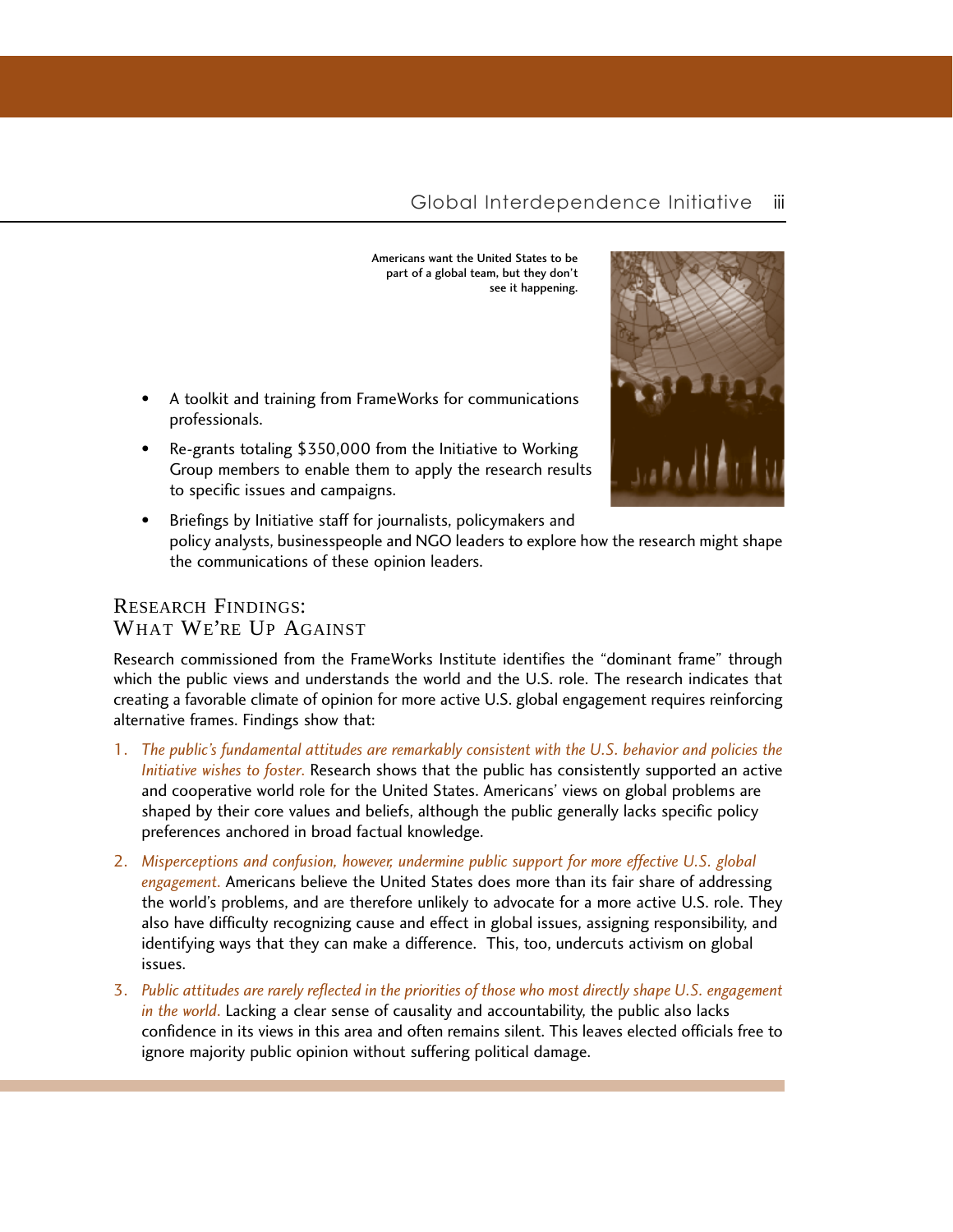- 4. *The media's handling of international news fosters public misperceptions and widens the disconnect between public views and those of policy makers.* The limited international news on television generally focuses on wars, natural disasters, accidents, coups and demonstrations–episodes presented without context or cause. People in other countries are not seen helping themselves or helping others. Through the "dominant frame" created by this portrayal, the public sees the United States acting alone to bring order to global mayhem. The public would prefer America to play a different role, but cannot see that role through this frame.
- 5. *We need to overcome this dominant frame before we can mobilize public support for policies consistent with the realities of global interdependence.* The dominant frame leaves global interdependence, long-term engagement, and effective cooperation outside the picture. The research pointed to alternative frames through which to see the world better, and help enable ordinary Americans to speak with confidence to policymakers in support of a more appropriate role for the United States.

See page 6 for more about the research findings.

#### FRAMING GLOBAL INTERDEPENDENCE:

#### TELLING A NEW STORY

The climate of public opinion we seek—active support for principled and cooperative U.S. engagement—cannot be achieved simply by presenting facts. People reject facts that lie outside their frame, or don't fit their mental map. The task of the Initiative is to strengthen alternative frames, a task that requires a new kind of storytelling—and a lot of it.

The FrameWorks Institute found that a good "global interdependence" story should highlight solutions and effectiveness, teamwork and partnership, and emphasize principles rather than selfinterest. The story should focus on communities more than on individuals, and feature values held in common. It should offer meaningful ways that Americans can act in support of these values as consumers, volunteers, advocates and voters. Examples of "re-framed" communications appear on pages 10-15.

## MOVING THE WORK TO A LARGER STAGE

The terrible attacks of September 11, 2001 have heightened the public's awareness of global issues. The Initiative completes its first three-year phase at what can be a "transformative moment." We are challenged now to offer, on a broader front, frames that encourage the public to act in support of the systemic changes required to build a better and safer world. This requires more than using new